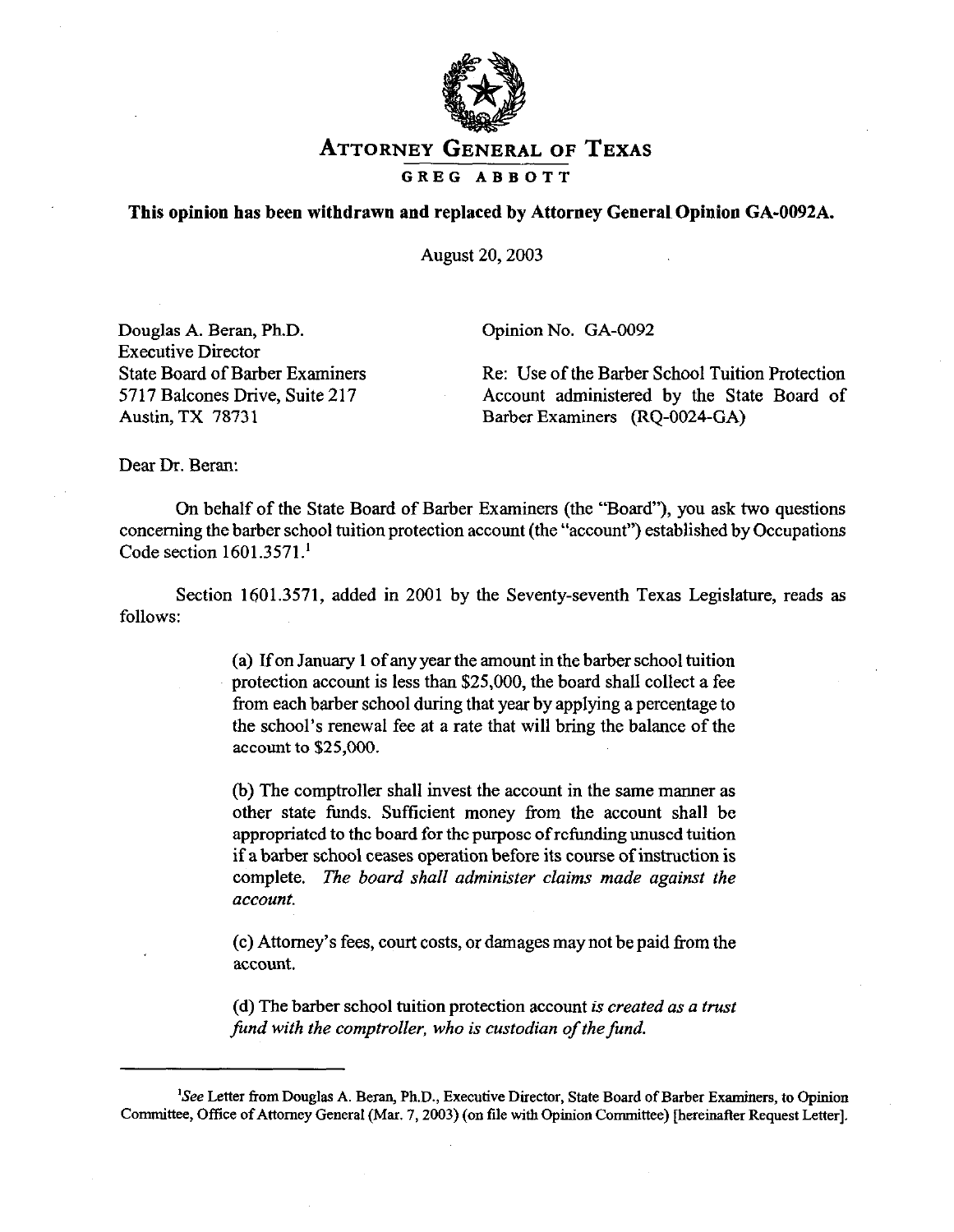TEX. OCC. CODE ANN. 5 1601.3571 (Vernon 2003) (emphasis added). The section was added, according to the legislative history, so that unused tuition could be refunded "if a barber school ceases operation before its course of instruction is complete." SEN. RESEARCH CENTER, BILL ANALYSIS, Tex. S.B. 660,77th Leg., R.S., 5 IO (2001) at 2.

You ask first whether students "that receive federal money. . . for their barber school tuition (as opposed to students who pay their own tuition)" are eligible for tuition protection. Request Letter, *supra* note 1, at 1. We cannot, of course, determine in any particular instance who may be a proper claimant for such funds. It may, for example, be the federal government itself that has the right to be reimbursed in some instances, rather than the student. However, nothing in the statutory language limits the kind or source of tuition funds that may be refunded. We cannot add a qualification not found in the statute. *Fitzgerald v. Advanced Spine Fixation Sys., Inc., 996* S.W.2d 864,867 (Tex. 1999) (courts may "add words into a statutory provision only when necessary,to give effect to clear legislative intent"). Tbe only statutory requirement is that "unused tuition" must be refunded. TEX. OCC. CODE ANN.  $\S$  1601.3571(b) (Vernon 2003). The board is given the duty and authority to administer claims against the fund, and consequently, to determine the validity of any particular claim. But, as with any administrative agency, the board does not have the authority to impose new requirements or burdens not contemplated by the statute. *State v. Exiga,* 71 S.W.3d429, 433 (Tex. App.-Corpus Christi 2002, no writ); *R.R. Comm'n. v. Arco Oil &Gas Co., 876* S.W.2d 473,481 (Tex. App.-Austin 1994, writ denied).

Your second question is, "Under what circumstances may [the account] be used now to protect eligible students."<sup>2</sup> Request Letter, *supra* note 1, at 1. As you note, "The Barber Board does not have appropriation authority to disburse funds from the account." *Id.* As we understand it, your concern, therefore, is how these moneys may bc disbursed for the purpose for which the account was created.

Ordinarily, moneys cannot be disbursed from the treasury without appropriation authority. Article VlIl, section 6 of the Texas Constitution provides that "[n]o money shall be drawn from the Treasury but in pursuance of specific appropriations made by law ...." TEX. CONST. art. VIII,  $\S$  6. However, trust funds held outside the treasury for the benefit of a particular group may be expended without legislative appropriation, because such funds "do not belong to the state in its sovereign capacity." *Friedman v. Am. Sur. Co. of New York*, 151 S.W.2d 570, 579 (Tex 1941); Tex. Att'y Gen. Op. Nos. GA-7~5 (2003) at 7, JM-539 (1986) at 4, JM-427 (1986) at 4; Tex. Att'y Gen. LO-92-68, at 2. The general indicia of such trust funds are:

> (1) that they are administered by a trust or trustees, (2) that the assets are neither granted to the state in its sovereign capacity nor collected for the general operation of state government, and (3) that they are to be spent and invested for specific, limited purposes and for the benefit of a specific group of individuals.

Tex. Att'y Gen. Op. No. JM-300 (1985) at 2.

<sup>&#</sup>x27;Again, as noted above, others besides students may in certain instances have claims against the fund.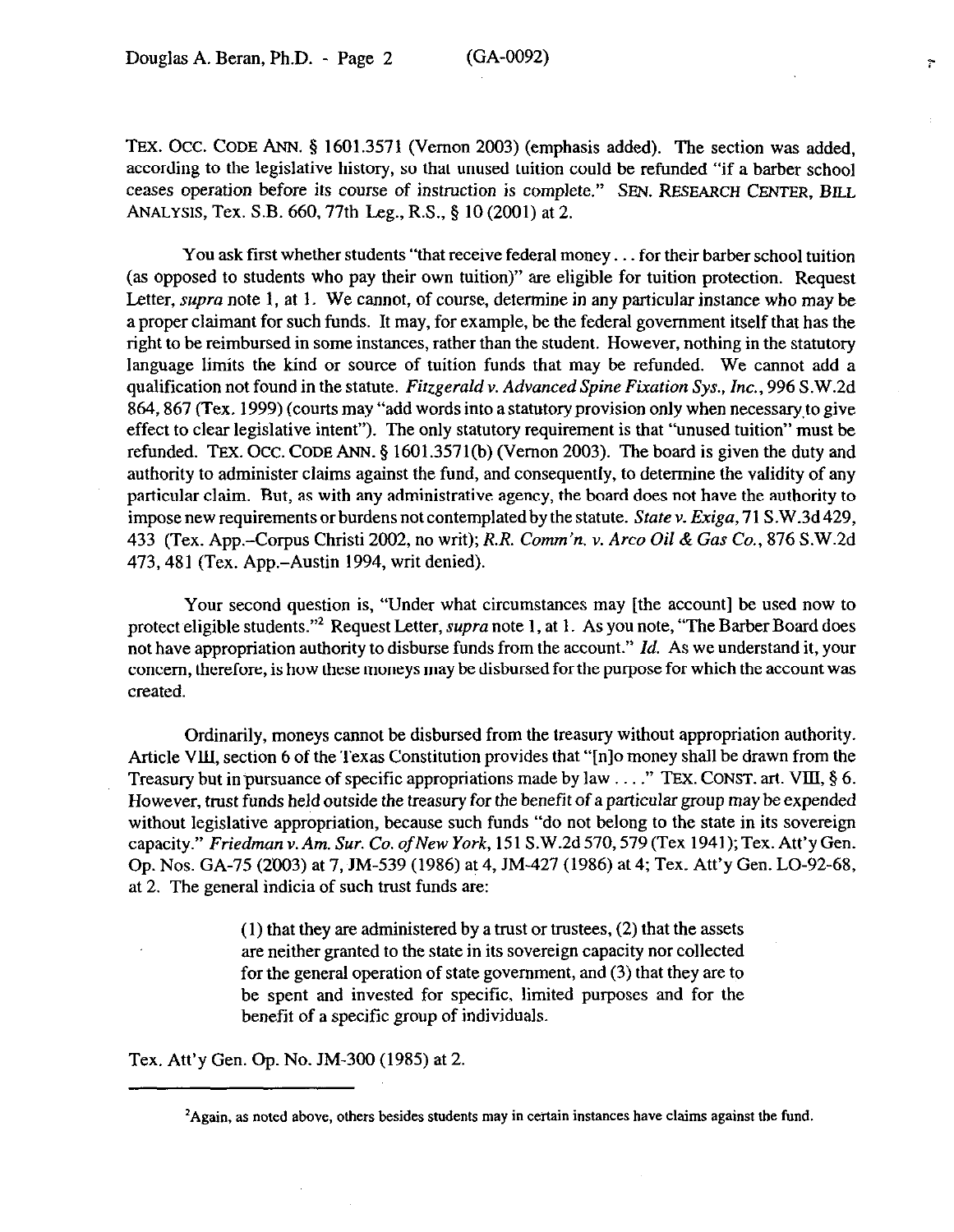The fund in question is maintained solely for the purpose of making the tuition refunds that may become necessary and is for the benefit only of those who may be eligible, as determined by the board, for such refunds. The fund is moreover specifically denominated a trust fund by section 1601.3571(d). See **TEX. OCC. CODE** ANN. 5 1601,3571(d) (Vernon 2003). Accordingly, the strictures of article VIlI, section 6 do not apply to it.

The statute gives the authority to "administer claims made against the account" to the board. *Id.* § 1601.3571(b). However, the account is, as we have noted above, "a trust fund with the comptroller, who is custodian of the fund." *Id.* 5 1601.357 l(d). Accordingly, it is the comptroller, in the exercise of her authority over the fund as outlined in section 404.069 of the Government Code, who has the power to disburse moneys from the fund. Under section 404.069, trust fund moneys are held "in the same manner as the departmental suspense account." **TEX. GOV'T CODE ANN.**  5 404.069(a) (Vernon Supp. 2003). They may be "withdrawn only on a warrant drawn or an electronic funds transfer initiated by the comptroller." *Id.* 

Section 1601.3571(b) requires that "[slufficient money from the account shall be appropriated to the board for the purpose of refunding unused tuition if a barber school ceases operation before its course of instruction is complete." TEX. Occ. CODE ANN. § 1601.3571(b) (Vernon 2003). Given that the source of revenues in the account is not the general revenue fund and that the sentence immediately preceding this one describes an obligation of the comptroller, we read this sentence as requiring the comptroller to set aside and disburse sufficient funds for this purpose from the trust account. When the board in its capacity as administrator determines the validity and amount of a claim against the fund, it should authorize the comptroller to prepare a warrant or an electronic funds transfer for that amount.